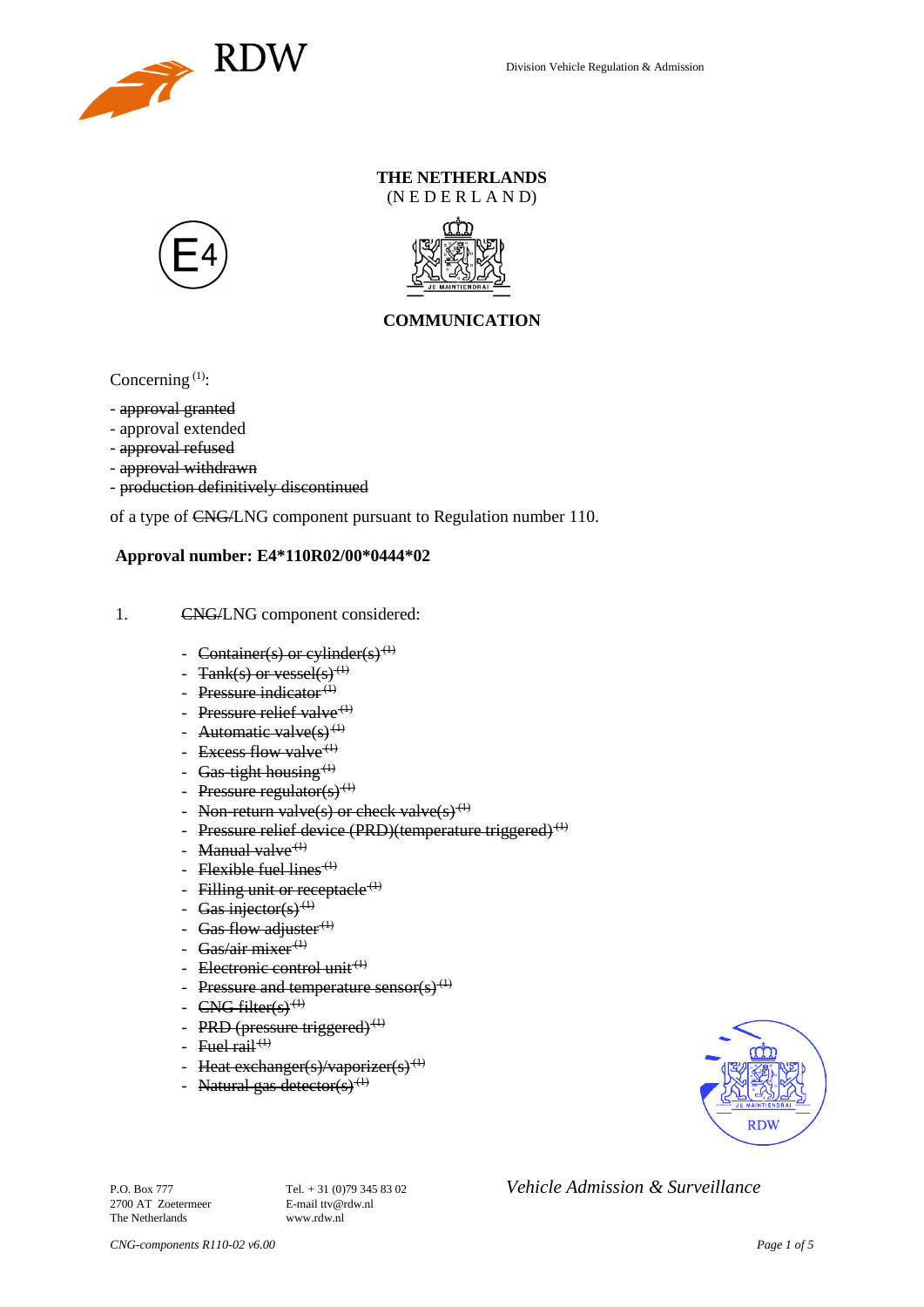| LNG filling receptacle(s) <sup>(1)</sup> |
|------------------------------------------|
|------------------------------------------|

- LNG pressure control regulator(s)<sup>(1)</sup>
- LNG pressure and/or temperature sensor(s)<sup>(1)</sup>
- LNG manual valve $(s)$ <sup>(1)</sup>
- LNG automatic valve $(s)$ <sup>(1)</sup>
- LNG non-return valve $(s)$ <sup> $(1)$ </sup>
- LNG pressure relief valve $(s)$ <sup>(1)</sup>
- LNG excess flow valve(s)<sup>(1)</sup>
- LNG fuel pump $(s)$ <sup> $(1)$ </sup>

-

- 2. Trade name or mark : LNG Manifold 14625 3. Manufacturer's name and address : Engineered Controls International LLC 100 RegO Drive 27244 Elon, North Carolina United States of America 4. If applicable, name and address of manufacturer's representative : 5. Submitted for approval on : January 2016 6. Technical service responsible for conducting approval tests : Kiwa Nederland B.V. P.O. Box 137 7300 AC Apeldoorn The Netherlands 7. Date of report issued by that service  $\therefore$  January 30<sup>th</sup> 2018 8. Number of report issued by that service : 160401277 180101489 9. Approval : granted/refused/extended/withdrawn<sup>(1)</sup> 10. Reason(s) of extension (if applicable) : The PRV of the LNG Manifold has been updated to the latest Supplement version of the ECE Regulation 110 and has been added to this report. PRV 19432 (E4\*110R02/00\*0365\*01) 11. Place : Zoetermeer  $-13$ -FEB-2018 12. Date : 13. Signature : R.F.R. Clement
- 14. The documents filed with the application or extension of approval can be obtained upon request.

l

<sup>(1)</sup> Strike out what does not apply.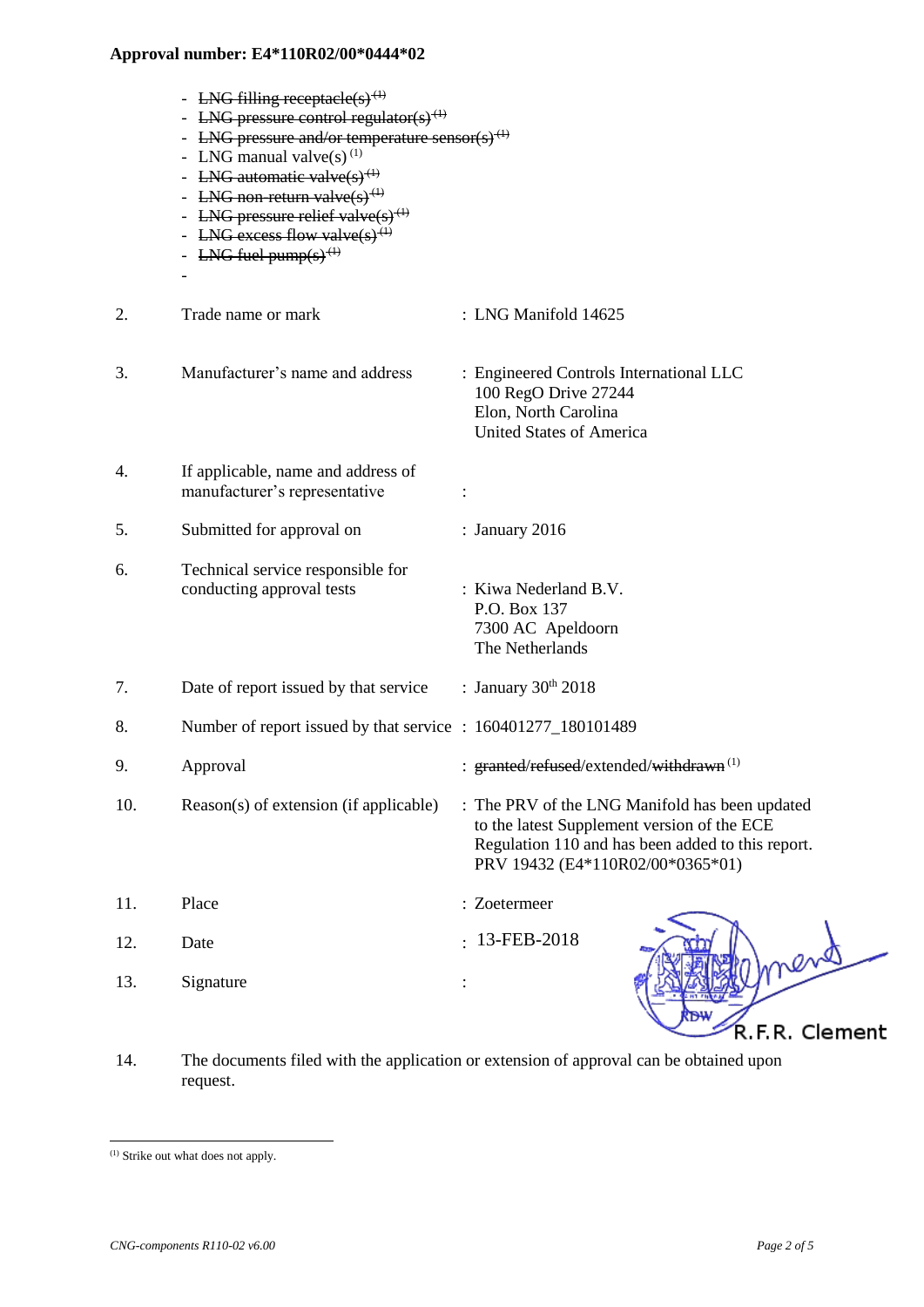## **ADDENDUM**

1. Additional information concerning the type approval of a type of CNG/LNG components pursuant to Regulation number 110.

| 1.1.<br>1.1.1.   | Natural Gas Storage System<br>Container(s) or cylinder(s) (for CNG system) |                |
|------------------|----------------------------------------------------------------------------|----------------|
| 1.1.1.1.         | Dimensions                                                                 |                |
|                  | 1.1.1.2. Material                                                          |                |
| 1.1.2.           | Tank(s) or vessel(s) (for LNG system)                                      |                |
|                  | $1.1.2.1.$ Capacity                                                        | $\vdots$       |
|                  | 1.1.2.2. Material                                                          |                |
|                  |                                                                            |                |
| 1.2.             | Pressure indicator                                                         |                |
| 1.2.1.           | Working pressure(s) $(2)$                                                  | $\vdots$       |
| 1.2.2.           | Material                                                                   |                |
| 1.3.             |                                                                            |                |
| 1.3.1.           | Pressure relief valve (discharge valve)<br>Working pressure(s) $^{(2)}$    |                |
| 1.3.2.           | Material                                                                   | $\vdots$       |
|                  |                                                                            |                |
| 1.4.             | Automatic valve(s)                                                         |                |
| 1.4.1.           | Working pressure(s) <sup>(2)</sup>                                         |                |
| 1.4.2.           | Material                                                                   |                |
|                  |                                                                            |                |
| 1.5.             | Excess flow valve                                                          |                |
| 1.5.1.           | Working pressure(s) $^{(2)}$                                               | $\vdots$       |
| 1.5.2.           | Material                                                                   |                |
| 1.6.             | Gas-tight housing                                                          |                |
| 1.6.1.           | Working pressure(s) $(2)$                                                  |                |
| 1.6.2.           | Material                                                                   |                |
|                  |                                                                            |                |
| 1.7.             | Pressure regulator(s)                                                      |                |
| 1.7.1.           | Working pressure(s) <sup>(2)</sup>                                         | $\vdots$       |
| 1.7.2.           | Material                                                                   |                |
|                  |                                                                            |                |
| 1.8.             | Non-return valve $(s)$ or check valve $(s)$                                |                |
| 1.8.1.           | Working pressure(s) $^{(2)}$<br>Material                                   | $\vdots$       |
| 1.8.2.           |                                                                            | $\vdots$       |
| 1.9.             | Pressure relief device (temperature triggered)                             |                |
| 1.9.1.           | Working pressure(s) $(2)$                                                  |                |
| 1.9.2.           | Material                                                                   |                |
|                  |                                                                            |                |
| 1.10.            | Manual valve                                                               |                |
| 1.10.1.          | Working pressure(s) $^{(2)}$                                               | $\ddot{\cdot}$ |
| 1.10.2.          | Material                                                                   |                |
|                  |                                                                            |                |
| 1.11.<br>1.11.1. | Flexible fuel lines<br>Working pressure(s) $(2)$                           |                |
| 1.11.2.          | Material                                                                   |                |
|                  |                                                                            |                |

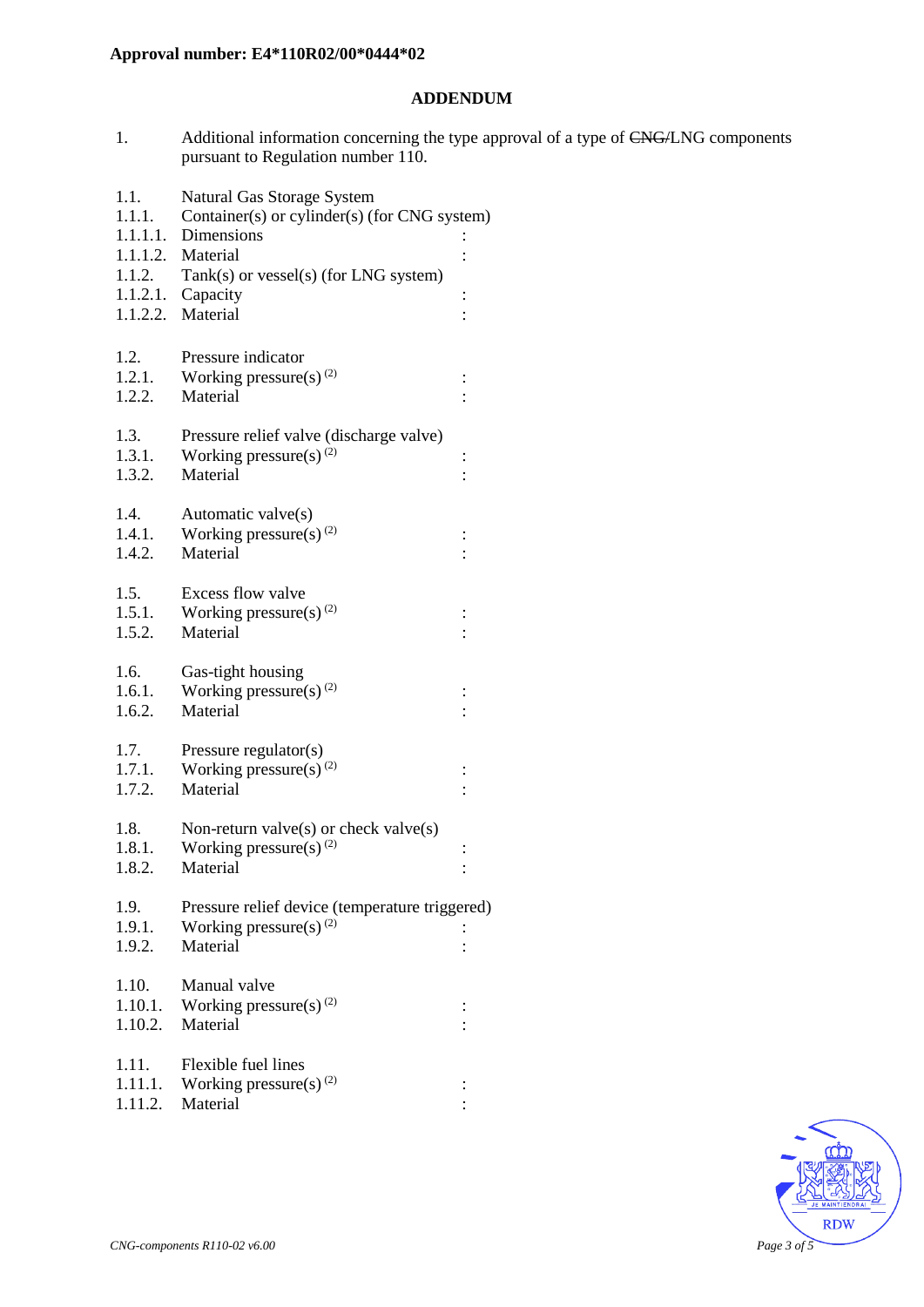| 1.12.<br>1.12.1.<br>1.12.2. | Filling unit or receptacle<br>Working pressure(s) $^{(2)}$<br>Material                        | $\vdots$       |
|-----------------------------|-----------------------------------------------------------------------------------------------|----------------|
| 1.13.<br>1.13.1.<br>1.13.2. | Gas injector(s)<br>Working pressure(s) $^{(2)}$<br>Material                                   |                |
| 1.14.<br>1.14.1.<br>1.14.2. | Gas flow adjuster<br>Working pressure(s) $(2)$<br>Material                                    |                |
| 1.15.<br>1.15.1.<br>1.15.2. | Gas/air mixer<br>Working pressure(s) $^{(2)}$<br>Material                                     |                |
| 1.16.<br>1.16.1.            | Electronic control unit<br>Basic software principles                                          | $\ddot{\cdot}$ |
| 1.17.<br>1.17.1.<br>1.17.2. | Pressure and temperature sensor(s)<br>Working pressure(s) $^{(2)}$<br>Material                |                |
| 1.18.<br>1.18.2.            | CNG filter(s)<br>1.18.1. Working pressure(s) <sup>(2)</sup><br>Material                       |                |
| 1.19.<br>1.19.1.<br>1.19.2. | PRD (pressure triggered)<br>Working pressure(s) $(2)$<br>Material                             |                |
| 1.20.<br>1.20.2.            | Fuel rail $(s)$<br>1.20.1. Working pressure(s) <sup>(2)</sup><br>Material                     |                |
| 1.21.<br>1.21.1.<br>1.21.2. | Heat Exchanger(s)/Vaporizer(s)<br>Working pressure(s) $(2)$<br>Material                       |                |
| 1.22.<br>1.22.1.<br>1.22.2. | Natural gas detector(s)<br>Working pressure(s) $^{(2)}$<br>Material                           |                |
| 1.23.<br>1.23.1.<br>1.23.2. | $LNG$ filling receptacle $(s)$<br>Working pressure(s) $^{(2)}$<br>Material                    |                |
| 1.24.<br>1.24.1.<br>1.24.2. | $LNG$ pressure control regulator(s)<br>Working pressure(s) $^{(2)}$<br>Material               |                |
| 1.25.<br>1.25.1.<br>1.25.2. | $LNG$ pressure and/or temperature sensor(s)<br>Working pressure(s) <sup>(2)</sup><br>Material |                |